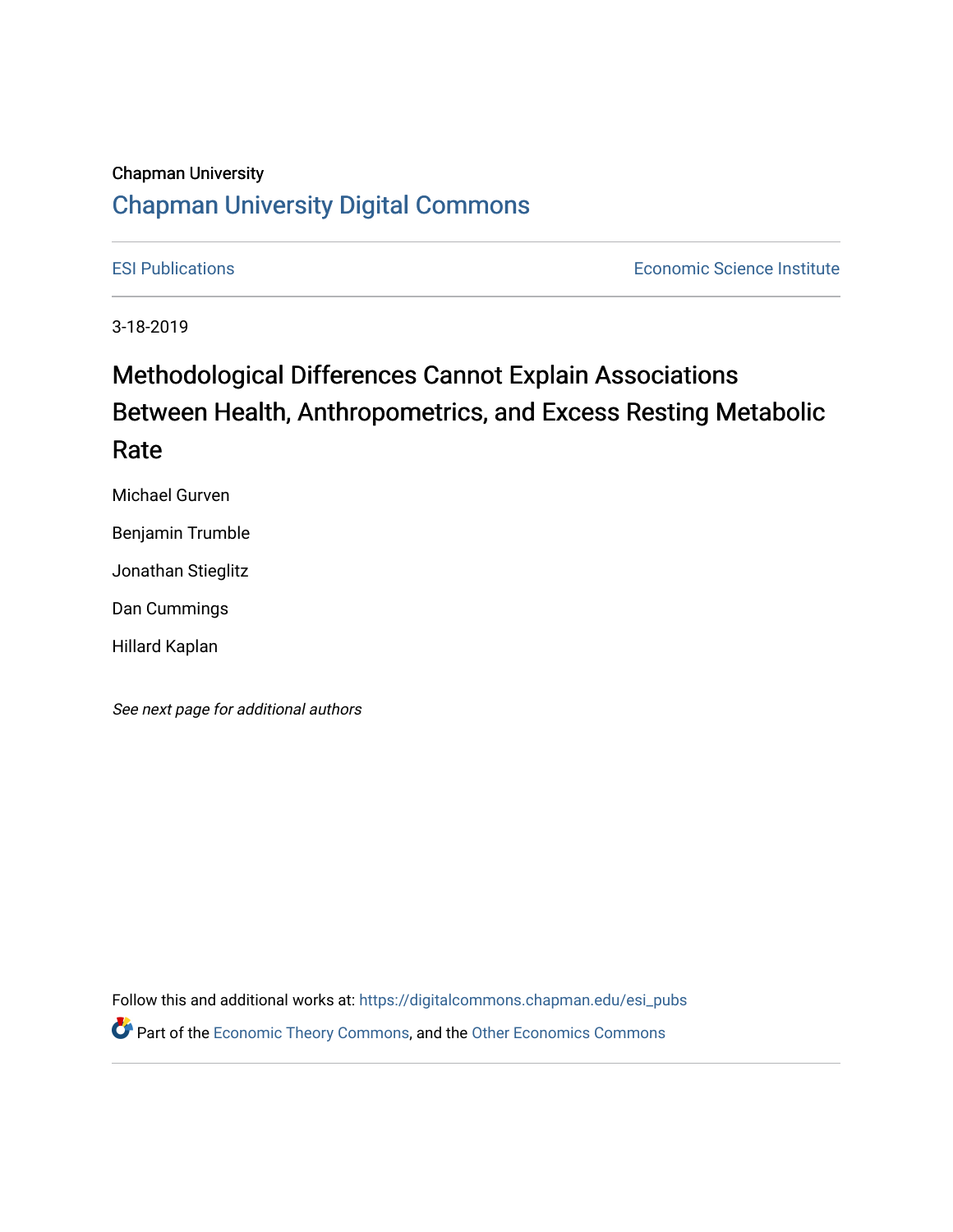### Methodological Differences Cannot Explain Associations Between Health, Anthropometrics, and Excess Resting Metabolic Rate

#### **Comments**

This is the accepted version of the following article:

Gurven, M., Trumble, B., Stieglitz, J., Cummings, D., Kaplan, H., Blackwell, A. D., Yetish, G., & Pontzer, H. (2019). Methodological differences cannot explain associations between health, anthropometrics, and excess resting metabolic rate. American Journal of Physical Anthropology, 169(1), 197–198.

which has been published in final form at <https://doi.org/10.1002/ajpa.23811>. This article may be used for non-commercial purposes in accordance with [Wiley Terms and Conditions for Self-Archiving](http://olabout.wiley.com/WileyCDA/Section/id-820227.html#terms).

Copyright Wiley

#### Authors

Michael Gurven, Benjamin Trumble, Jonathan Stieglitz, Dan Cummings, Hillard Kaplan, Aaron D. Blackwell, Gandhi Yetish, and Herman Pontzer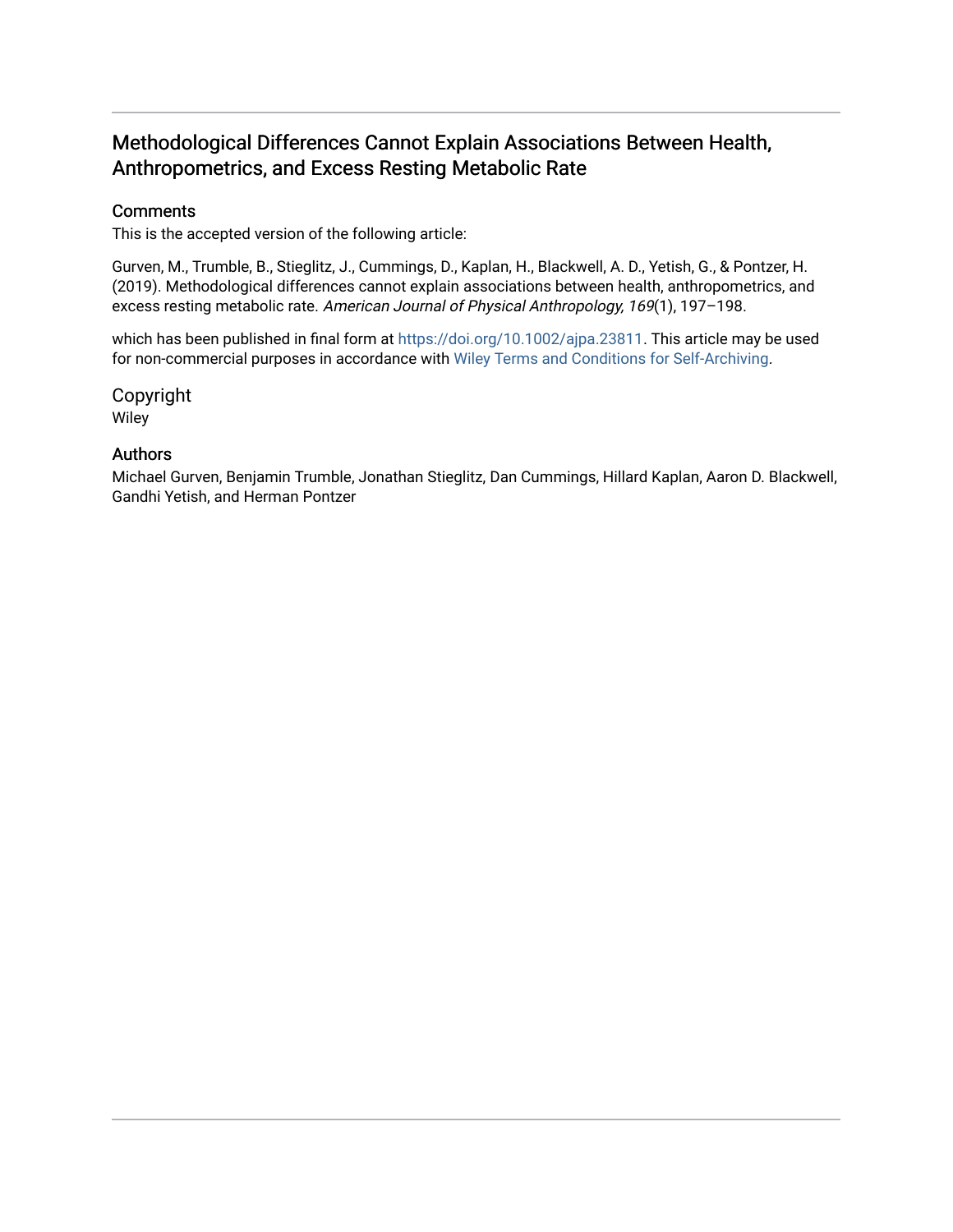

# **HHS Public Access**

Am J Phys Anthropol. Author manuscript; available in PMC 2021 April 01.

Published in final edited form as:

Author manuscript

Am J Phys Anthropol. 2019 May ; 169(1): 197–198. doi:10.1002/ajpa.23811.

# **Methodological differences cannot explain associations between health, anthropometrics, and excess resting metabolic rate**

**Michael Gurven**1, **Benjamin Trumble**2, **Jonathan Stieglitz**3, **Dan Cummings**4, **Hillard Kaplan**4, **Aaron D. Blackwell**1,7, **Gandhi Yetish**5, **Herman Pontzer**<sup>6</sup>

<sup>1</sup>Department of Anthropology, University of California Santa Barbara, Santa Barbara, California

<sup>2</sup>Center for Evolution & Medicine, Arizona State University, Tempe, Arizona

3 Institute for Advanced Study in Toulouse, Toulouse, France

<sup>4</sup>Economic Science Institute, Chapman University, Orange, California

<sup>5</sup>Jane & Terry Semel Institute for Neuroscience & Human Behavior, University of California Los Angeles, Los Angeles, California

<sup>6</sup>Department of Evolutionary Anthropology, Duke University, Durham, North Carolina

<sup>7</sup>Department of Anthropology, Washington State University, Pullman, WA

We appreciate Ocobock's interest in methodological rigor. We largely agree with her commentary, which suggests that departures from standard protocols might have contributed to the high resting metabolic rate (RMR) measured for Tsimane. Indeed, our paper acknowledges many of the key departures from gold-standard indirect calorimetry methods of RMR assessment and attempts to adjust for several of these (Gurven et al., 2016). Bringing standard clinical methods into remote field settings often involves certain compromises, especially in our case, where RMR measurement was just one component of a large-scale health and aging project (Gurven et al., 2017). RMR data collection was from 2012 to 2014, and where we to measure RMR again for focused follow up, we would consider new available technologies, improve our protocol to the extent possible, and compare against our published estimates.

Ocobock summarizes gold-standard RMR testing protocol and highlights where our methods could be improved. As we already addressed several of these in our study Limitations section, we first respond to three of Ocobock's suggestions for improving the validity of our RMR measures that are not already mentioned in our original paper. Ocobock mentions that participants should have rested at least 20 min before assessment, and that participants should have ideally refrained from exercise for at least 14 hr. Although we do not have specific measures of activity directly prior to measurement, a 20-min resting period was almost certainly the case for the majority of our participants; they were often patiently waiting to visit the physician or being interviewed by other project members and waiting their turn for RMR measurement. It is simply not possible (or ethical), however, to expect

**Correspondence**: Michael Gurven, Department of Anthropology, University of California Santa Barbara, Santa Barbara, CA 93106., gurven@anth.ucsb.edu.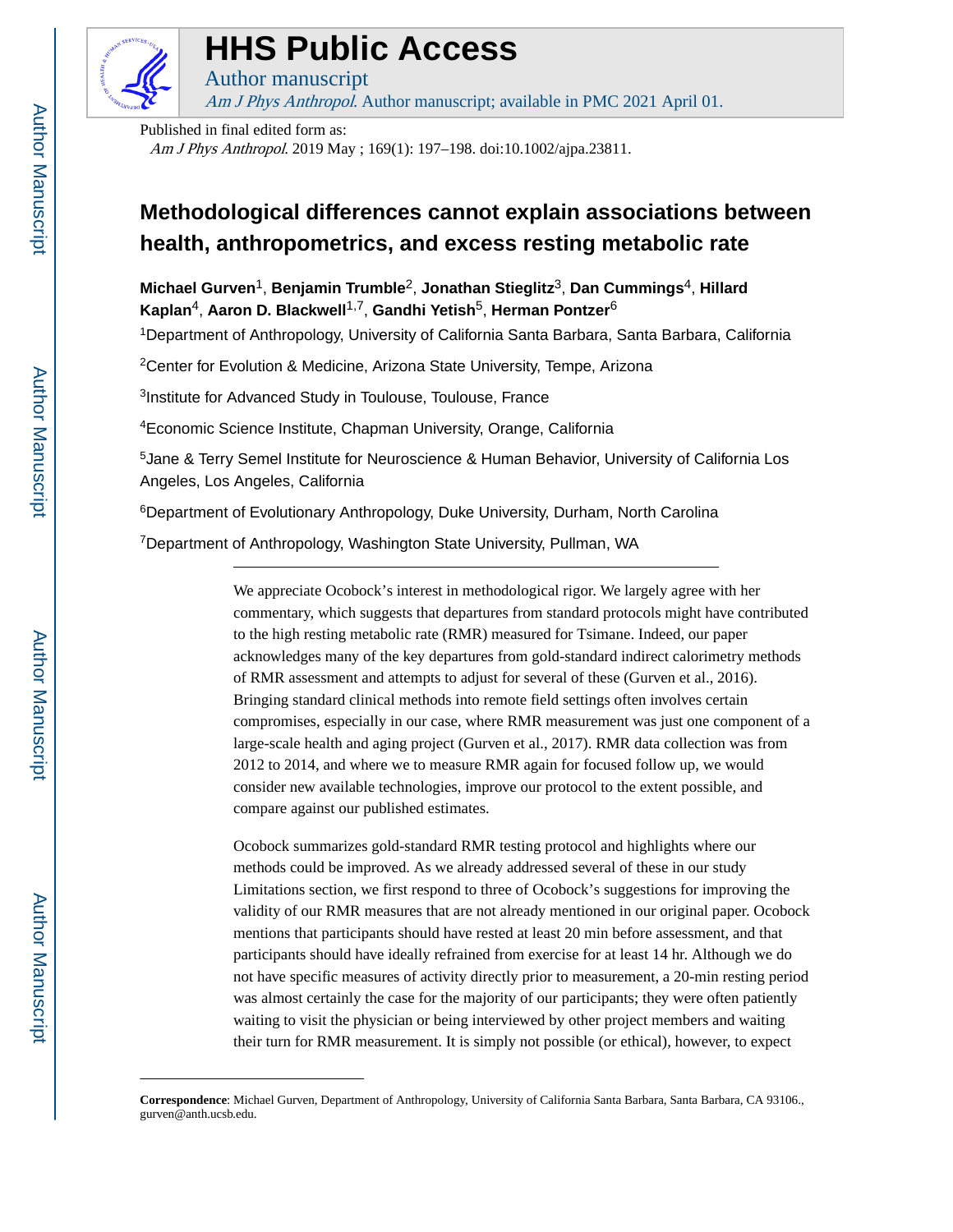active horticulturalists to refrain from any type of physical exertion for 14 hr. Ocobock also recommends that we use a canopy hood instead of a mask in our indirect calorimetry system. We initially considered this option, but ultimately dismissed it, because our priority was to ensure participant comfort and calm, especially under humid, tropical conditions. Lastly, although it may have been preferable to have patients lie in a supine position, we ended up having patients remain seated for logistical reasons and for participant comfort.

In the paper, our best attempt to adjust for deviations from ideal study conditions resulted in our more "conservative" RMR estimate—that takes into account recent eating, time of day, season, and ambient weather conditions. This conservative RMR was substantially lower than our measured RMR, especially in men, and moved our estimates closer to the range of predicted RMR using standard equations (see Figure 2 in the original paper). Although the concept of "resting state" itself may be subject to debate, it is possible that our RMR measures combine "true" RMR with the "metabolic rate of a given moment" (Ocobock). Hence, our attempt to model the "excess" RMR above and beyond that predicted using the most conservative prediction equation was an instructive exercise. Any prediction equation derived with a specific sample under certain conditions carries its own assumptions and is often a poor fit for some individuals (Wang, Heshka, Zhang, Boozer, & Heymsfield, 2001). As we already state in the paper, and as Ocobock reminds us, methodological limitations preclude definitive conclusions regarding the causes or precise magnitude of elevated RMR measurements among the Tsimane.

Instead, the main points of our article were broader: higher-than-expected RMR is due in part, to infection (intestinal helminths and from elevated white blood cell count), back pain, lactation, and other condition-related variables, even after adjustment for the variables mentioned above. Whether these account for absolutely elevated RMR relative to other populations is secondary to their importance in explaining differences between Tsimane who all were measured using the same protocol.

That said, we report that age- and mass-adjusted total energy expenditure (TEE), measured using doubly labeled water, is indeed elevated among Tsimane, and that the proportion of TEE due to RMR is similar to that observed elsewhere. Our comparative analysis showed that the higher than expected TEE among Tsimane disappears when you take into account their elevated RMR. Regardless of whether the elevation in Tsimane RMR is over-estimated, the fact remains that infection and other condition variables robustly associate with RMR within our observed range and account for a sizable portion of RMR. This is demonstrated with a much larger sample size than typical of most energetics studies and cannot be explained by the methodological concerns Ocobock raises. Moreover, these findings are consistent with other methods for estimating the costs of infection and immune response (e.g. Straub et al. 2010).

Another major point of our article was to evaluate age-related differences in RMR in adulthood. We found that the cross-sectional decline in RMR with age is similar to that reported in other populations, and that RMR makes up a larger proportion of TEE at older ages. We also find that anthropometric and other health variables can account for over twothirds of the age-related decline in RMR. Overall, our findings help motivate new, exciting

Am J Phys Anthropol. Author manuscript; available in PMC 2021 April 01.